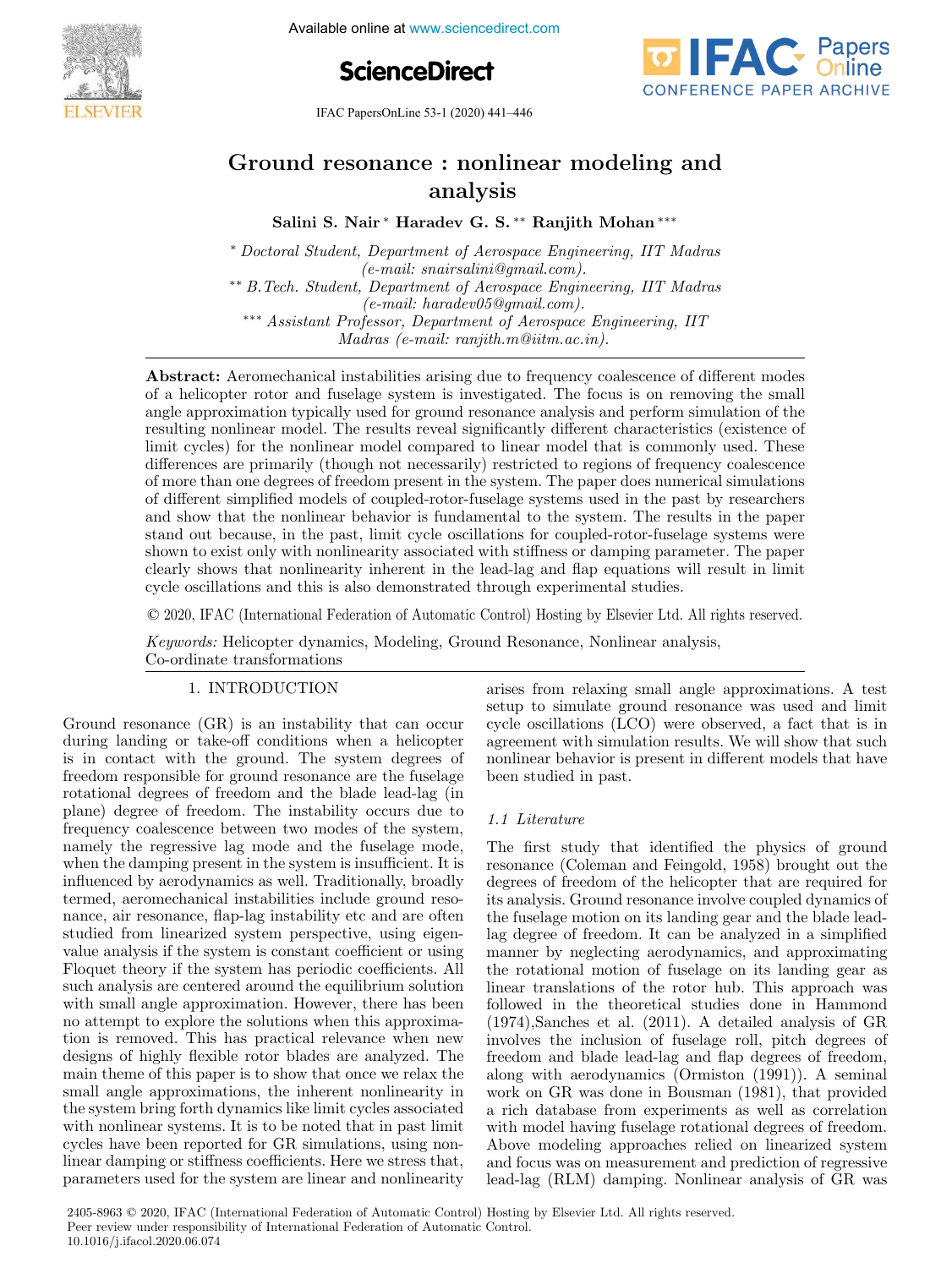

Fig. 1. Coordinate frame used in the simplified analysis(Hammond, 1974)

done by Kunz (2002) wherein the effect of inclusion of nonlinear damping and stiffness terms was analyzed.

#### 2. MOTIVATION

## 2.1 Ground Resonance and RLM

As the name implies, ground resonance occurs when the helicopter is operating in contact with the ground. However, the term 'resonance' is a misnomer. In the conventional sense, resonance refers to the scenario wherein the frequency of an externally applied force matches the natural frequency of the system. In case of ground resonance, frequency coalescence do occur, however, the coalescence is between two modes of the system itself, specifically the fuselage mode (roll or pitch) and the regressive lag mode (RLM).RLM refers to the whirling motion of the rotor center of gravity (C.G.) about the hub center (Johnson (2013)). The RLM frequency can be roughly expressed as  $\Omega-\omega_c$ . Here,  $\Omega$  is the rotor RPM, and  $\omega_c$  is the blade leadlag frequency in the rotating frame.  $\omega_{\zeta}$  depends on the system parameters as well as the rotor RPM. The fuselage mode frequency  $\omega_{\theta}$  for pitch mode and  $\omega_{\phi}$  for roll mode, may also vary with rotor RPM. Frequency coalescence, in case of GR refer to the condition where  $\Omega - \omega_c = \omega_\theta$  or  $\omega_{\phi}$ . However, frequency coalescence is a necessary but not sufficient condition for ground resonance (instability) to occur. Ground resonance will occur only if the damping present in the system at the rotor speed where frequency coalescence occurs is not sufficient.

# 2.2 Modeling

As discussed in the introduction, there are several ways to model the system to study ground resonance. In a simplified model, the fuselage motion on its landing gear is approximated as translational motion of the rotor hub. The blade lead-lag motion is considered, but the blade flap motion as well as aerodynamics is neglected. The reference frame for simplified analysis is shown in Fig. 1 (Hammond, 1974). To do a more complete analysis, the fuselage rotational degrees of freedom, blade lead-lag, flap degrees of freedom and aerodynamics are included in the analysis. The reference frame used in this case is shown in Fig. 2. In all our analysis, we consider blades to be rigid.



Fig. 2. Coordinate frame used in the complete analysis(Ormiston, 1991)

## 2.3 Analysis

Conventional GR analysis involve analyzing the stability of the system at different rotor speeds. Here, small angle approximation is used and the derived equations are linearized, so as to do an eigenvalue analysis. The real part of the eigenvalue is taken as the modal damping and the imaginary part as the modal frequency. If any of the modal damping values is greater than zero, the system is unstable at that particular RPM. The corresponding region in the modal frequency plot will show frequency coalescence between RLM and fuselage mode (Sanches et al., 2011).

#### 2.4 Nonlinearity

The effect of nonlinearity on the instability, in general, is assumed to be small and hence neglected. However, there are references in literature to existence of LCO during ground resonance(Kunz, 2002), which point towards nonlinearity. These oscillations were thence attributed to the nonlinear stiffness or damping elements present in the mechanical system. A nonlinear analysis, wherein all the structural elements have linear characteristics, have not been explored so far. In this paper, an experimental and theoretical analysis of a rotor-fuselage system is done to investigate the existence of these periodic solutions.

#### 3. METHODOLOGY

#### 3.1 Experimental analysis

An experimental analysis on scaled down model of a helicopter with fuselage roll, pitch degrees of freedom and blade lead-lag degree of freedom was performed in laboratory environment. The schematic of the setup is shown in Fig. 3 and further details are given in Nair et al. (2019). The primary aim of the paper (Nair et al., 2019) was to understand effect of ground proximity on RLM damping and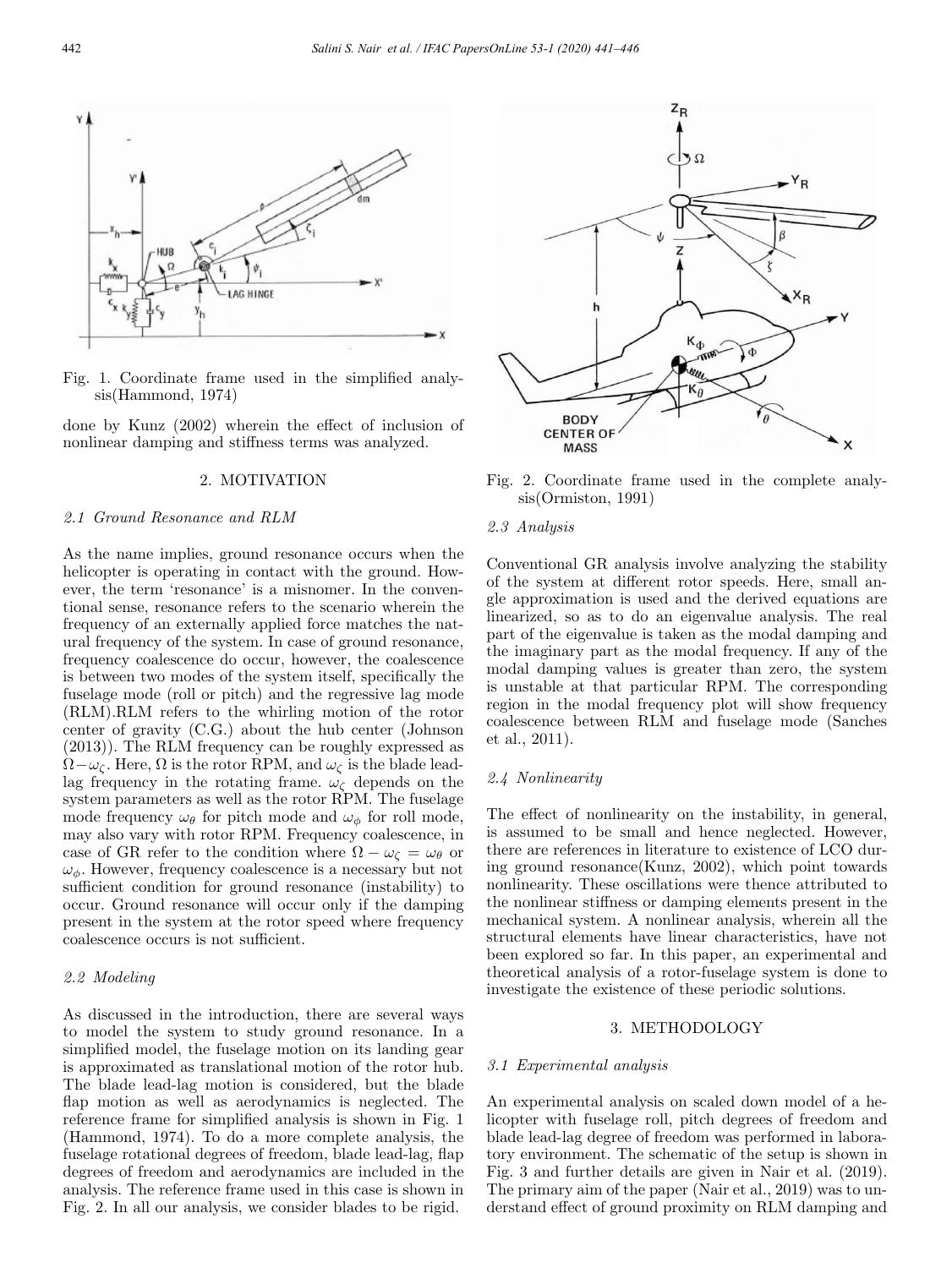

Fig. 3. Schematic of the experiment setup

hence does not refer to observation of LCO. The fuselage motion is measured using an Inertial Measurement Unit (IMU). The RLM damping and frequency is computed from the measured fuselage response of the system using Matrix Pencil Method (Hua and Sarkar, 1990).

#### 3.2 Theoretical analysis

In theoretical analysis, we integrate the nonlinear periodic equations of motion of the coupled rotor-fuselage system and determine the periodic solution, if it exists (this inherently assumes the periodic solution is stable). Initially the results obtained using complete model is discussed. However, due to difficulty in analyzing the equations for the complete model, the simplified model is used for detailed analysis.

## 4. RESULTS

#### 4.1 Experimental analysis

The RLM damping and frequency is computed from measured fuselage response of the system. The modal damping and frequency results are given in Nair et al. (2019). The expected time response of the system at an unstable RPM is an exponentially increasing behavior. However, in the course of the experiment, it was observed that the system response, after the initial exponential increase, went into LCO in the unstable regime.A sample time response obtained at 1270 RPM for  $\theta_0 = 2^\circ$  is shown in Fig. 4. Here, the fuselage roll signal measured using IMU is shown as a function of time. The response initially shows an exponential rise but later settles into constant amplitude oscillations. The exponential and LCO part along with corresponding frequency spectrums are shown separately in Fig. 5. The peak in both frequency spectra(Fig. 5B, 5D) appear at 6.33 Hz, which is quite close to the RLM frequency obtained using modal analysis (6 Hz). A similar observation is obtained at other RPMs and collectives enabling us to conclude that the experimental model is characerised by LCO at RLM frequency in the ground resonance regime. To address the concern of whether this observation is related to any structural element, it was tested and ensured that the structural stiffness and damping elements present in the system are linear.



Fig. 4. Fuselage response obtained using IMU



Fig. 5. Different regions of the fuselage response obtained using IMU with the corresponding frequency spectrum

## 4.2 Theoretical Analysis

All the structural elements of the models considered in theoretical analysis are linear. In the initial study, experimental model from Bousman (1981) is considered. The model has rotational fuselage degrees of freedom, blade lead-lag and flap degrees of freedom and aerodynamics is included. The time response analysis of the nonlinear equations of motion is done at stable and unstable rotor speeds. While the time response in the stable regions show convergence, the response in the unstable region show an initial exponential trend followed by sustained oscillations of frequency equal to the corresponding RLM frequency. The linear model response along with the nonlinear model response at 760 RPM (unstable RPM for this model) and  $\theta_0 = 0^\circ$  is shown in Fig. 6. The linear model, as expected shows exponential increase while the nonlinear model settles into constant amplitude oscillations after the initial exponential rise. It can also be observed that in the initial region, the nonlinear and linear system responses agree. The equations of motion considered for this analysis has fuselage roll, pitch degrees of freedom and blade leadlag and flap degrees of freedom along with aerodynamics. It will be difficult to analyze these set of equations to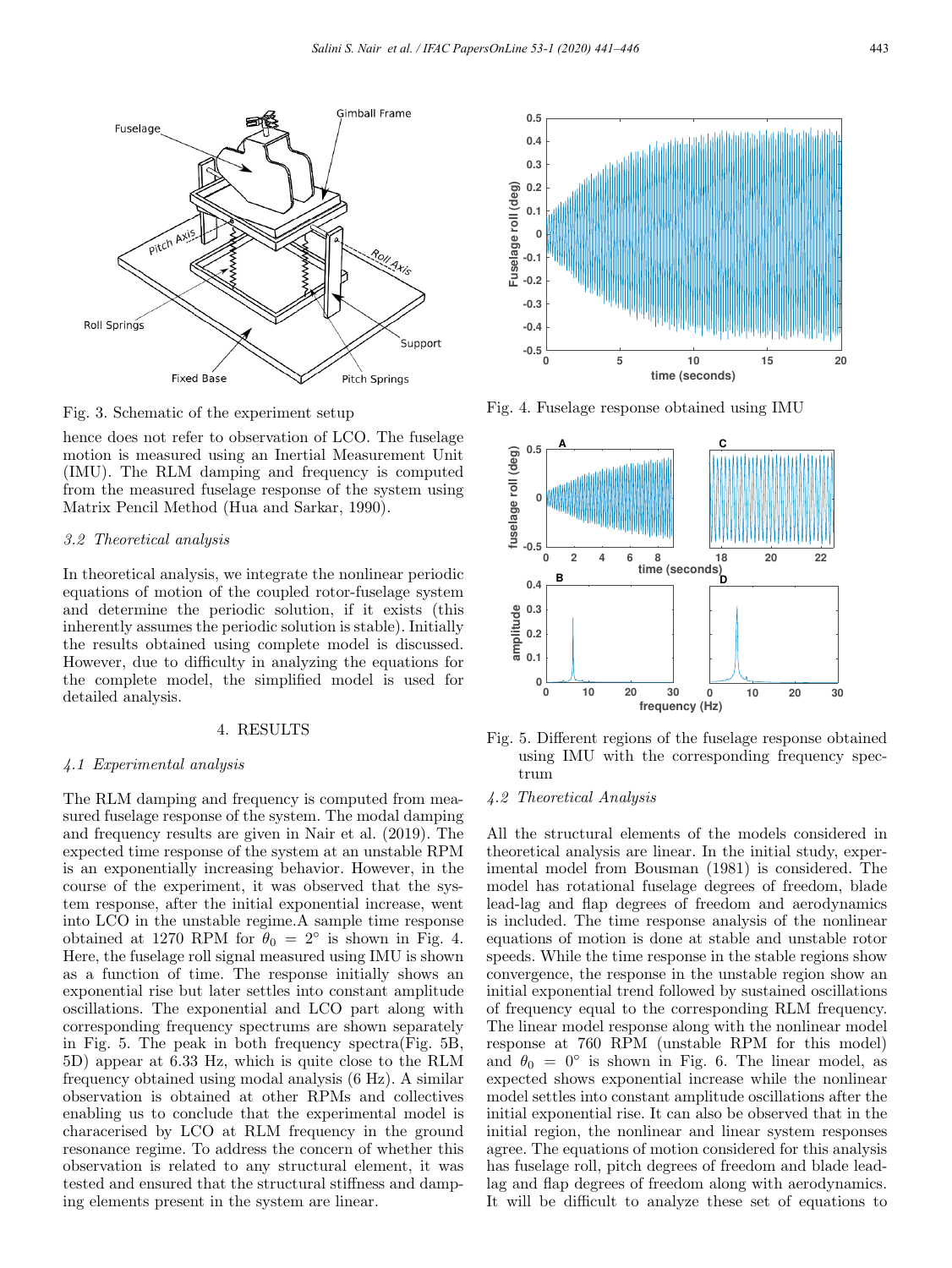

Fig. 6. Fuselage roll time response obtained using linear and nonlinear models at 760 RPM for  $\theta_0 = 0^\circ$ 

understand the nature of the observed oscillations. Hence, we consider the simplified model (Hammond, 1974) to do a detailed analysis.

#### 4.3 Simplified model: Theoretical analysis

In the simplified model, the fuselage rotational motion on the landing gear is approximated as linear translations of the rotor hub. Aerodynamics and blade flap motion is neglected. It may be noted that this simplified model is not physically relevant when large displacements are considered, nevertheless, it serves the purpose of demonstrating the modeling and effects of inherent nonlinearity.

Modeling The reference frame used in the analysis is based on (Hammond, 1974), and is shown in Fig. 1. The states of the system can be represented as,

$$
X = [x, y, \zeta_i, \dot{x}, \dot{y}, \dot{\zeta}_i] \ i = 1, 2, ..., N_b
$$

Here x,y refer to the linear translations of the rotor hub,  $\zeta_i$  to the lead-lag degree of freedom of the  $i^{th}$  blade. The equations are derived based on the approach used in (Hammond, 1974). The obtained nonlinear equations are periodic with period equal to that of rotor rotation. The system parameters considered in this paper are based on a modified form of the system considered in Sanches et al. (2011). The helicopter system in Sanches et al. (2011) has zero structural damping for fuselage as well as blades  $(c_x = c_y = c_i = 0)$ . This results in certain modes having zero modal damping, hence, time response analysis at stable RPMs show the states going into constant amplitude oscillations(neutral stability) instead of damping out. In our analysis, we have considered non-zero damping, specifically,  $c_x = c_y = c_i = 100mNs/rad$ . All the other parameters are as given in table 1. The model is isotropic in both fuselage and blade, that is, the fuselage properties in the  $x$  and  $y$  directions are same and all the blades have identical properties (damping, stiffness, inertia).

Stability Analysis To do stability analysis, small angle approximation is applied to the equations and they are further linearized about the equilibrium point (all states are 0 when aerodynamics is ignored). The obtained equations can be written in the state-space form,  $\dot{X} = A(t)X$ ,

Table 1. Model parameters

| Parameter                                         | Value                  |
|---------------------------------------------------|------------------------|
| Number of blades $N_h$                            | 4                      |
| Blade mass $m_h$                                  | $31.9 \text{ kg}$      |
| Hub mass $m_x, m_y$                               | $2902.9 \text{ kg}$    |
| Hub frequency $w_x, w_y$                          | 3 Hz                   |
| Hub damper $c_x, c_y$                             | $100 \text{ mN-s/rad}$ |
| Hinge offset $e$                                  | $.2\text{ m}$          |
| Blade effective length b                          | $2.5 \text{ m}$        |
| Blade moment of inertia about lead-lag hinge $Ib$ | 458 $kq-m^2$           |
| Blade lead-lag frequency $w_b$                    | $1.5$ Hz               |
| Blade damper $c_h$                                | $100 \text{ mN-s/rad}$ |



Fig. 7. Variation of modal damping with rotor speed



Fig. 8. Variation of modal frequency with rotor speed

where  $A(t)$  is the system matrix, which will be periodic in this specific case. Stability analysis basically involves varying the rotor RPM  $\Omega$  of the system, and computing the eigenvalues (modal damping and modal frequency) at each rotor speed. The eigenvalues of periodic coefficient system can be computed using Floquet method (Hammond, 1974).Alternatively, since all the blades are identical in this case, we can apply a transformation called the multiblade coordinate transformation (Hohenemser and Yin, 1972) to the states and thus obtain the system matrix in constant coefficient form. The results from stability analysis are shown in Figs. 7 and 8. Here, RLM refers to the regressive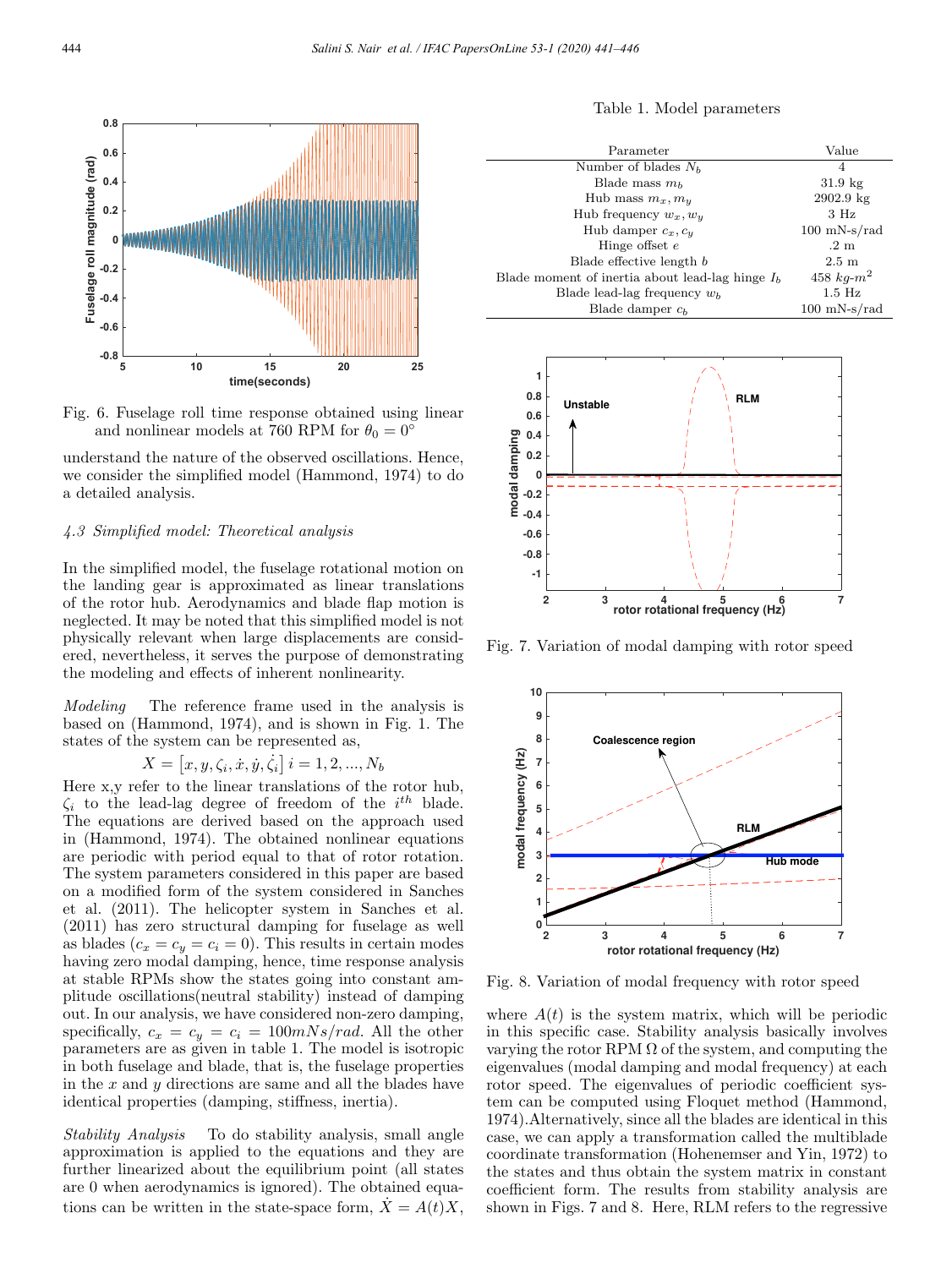

Fig. 9. Fuselage response at 3 Hz

lag mode which usually is the least damped mode of the system. If any of the modal damping values lie above the black line (modal damping  $= 0$ ) in Fig. 7, the system is unstable at that rotor speed. As seen in Fig. 8, coalescence occurs between hub (fuselage) mode and RLM when rotor frequency lies between 4.5 and 5 Hz, and corresponding region in the modal damping plot (Fig. 7) shows RLM damping to be greater than zero (the mode is unstable).

Nonlinear analysis The time response analysis of the periodic coefficient nonlinear equations is performed for rotational frequencies corresponding to stable and unstable regions. The response obtained by perturbing the system at a stable rotational frequency (3 Hz) is shown in Fig. 9. It is observed that, however large the perturbation, the system states converge to steady state (all states  $=$ 0). Here, the fuselage response refers to the translational motion of the rotor hub and hence the response is in metres. The fuselage response on perturbing the system at an unstable frequency (4.5 Hz) is shown in two separate figures, Figs. 10 and 11. As can be observed from the figures, initial part of the response (Fig. 10) shows an exponential increase while final part (Fig. 11) shows that the response settles down to LCO. As expected, a similar trend is observed for all states. Obviously, a linear analysis of the system would not have revealed the existence of such periodic solutions. The phase portrait  $(x \text{ and } \dot{x})$  obtained using the 5 cycles of rotor revolution in the LCO regime is shown in Fig. 12.

Rotor center of gravity From the time response of the states, we can compute rotor C.G. location at each instant using equations 1 (Hammond, 1974).

$$
x_c(t) = x(t) + \frac{\rho_c}{N_b} \sum_{i=1}^{N_b} \cos(\psi_i + \zeta_i)
$$
  

$$
y_c(t) = y(t) + \frac{\rho_c}{N_b} \sum_{i=1}^{N_b} \sin(\psi_i + \zeta_i)
$$
 (1)

The C.G. motion as obtained from last few cycles of the time response of the nonlinear system is shown in Fig. 13 as  $x_c(t)$  versus  $y_c(t)$  plot. The spiral divergence obtained from linearized system equations is also shown for reference. Obviously, the values reached by C.G. position for the



Fig. 10. Fuselage response at 4.5 Hz (initial part)



Fig. 11. Fuselage response at 4.5 Hz (final part)



Fig. 12. Phase portrait using data from 5 cycles(LCO part)

periodic solution is very high and of no practical relevance. However, it is shown here to demonstrate that limit cycles are inherent in the system. One could possibly tell that these systems are akin to Duffing equations (coupled) and such LCO are expected.